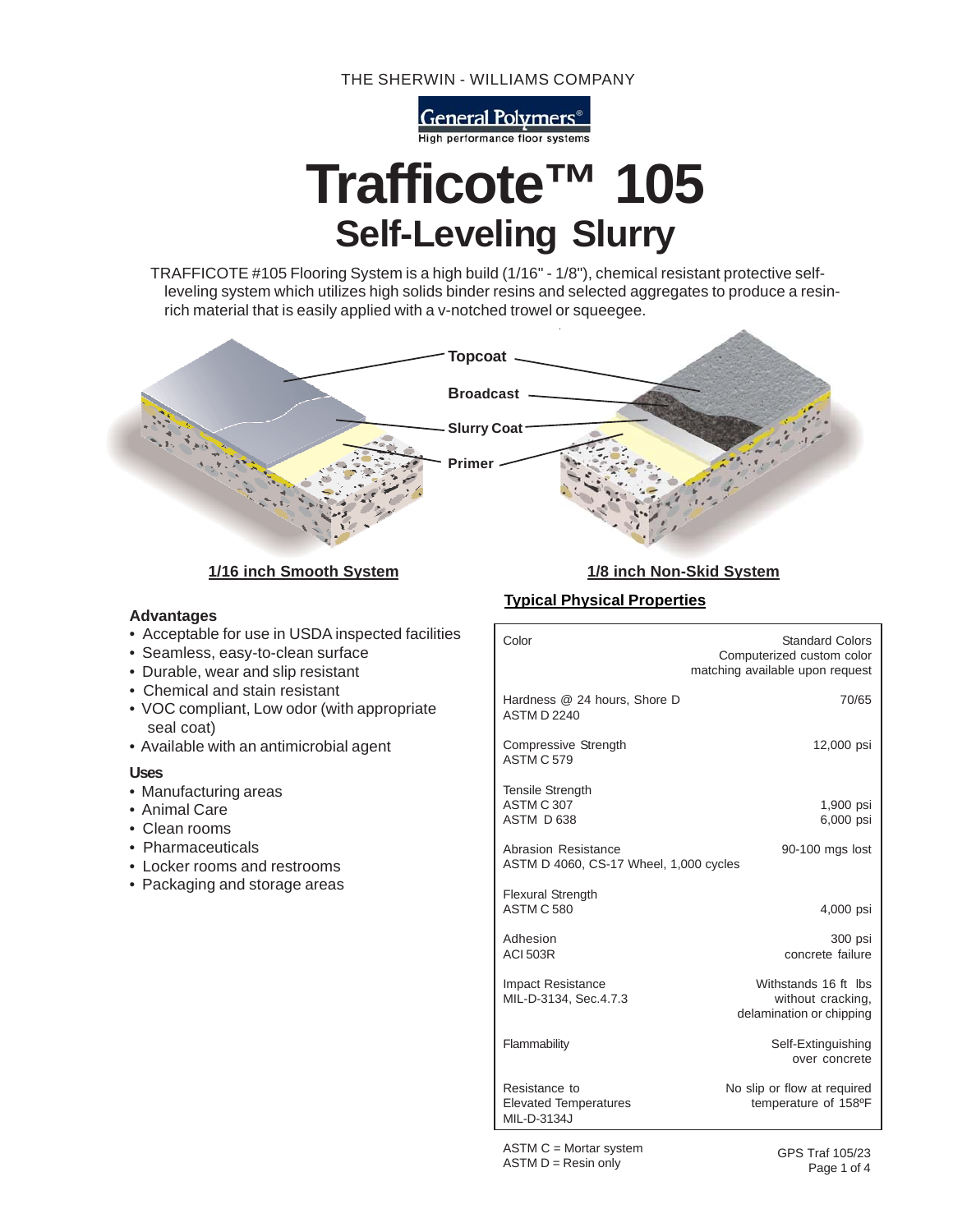### **Installation**

General Polymers materials shall only be installed by approved contractors. The following information is to be used as a guideline for the installation of the TRAFFICOTE #105 Flooring System. Contact the Technical Service Department for assistance prior to application.

#### *Surface Preparation - General*

General Polymers systems can be applied to a variety of substrates, if the substrate is properly prepared. Preparation of surfaces other than concrete will depend on the type of substrate, such as wood, concrete block, quarry tile, etc. Should there be any questions regarding a specific substrate or condition, please contact the Technical Service Department prior to starting the project. Refer to Surface Preparation (Form G-1).

# *Surface Preparation - Concrete*

Concrete surfaces shall be abrasive blasted to remove all surface contaminants and laitance. The prepared concrete shall have a surface profile equal to CSP 3-5. Refer to Form G-1.

After initial preparation has occurred, inspect the concrete for bug holes, voids, fins and other imperfections. Protrusions shall be ground smooth while voids shall be filled with a system compatible filler. For recommendations, consult the Technical Service Department.

#### *Temperature*

Throughout the application process, substrate temperature should be 50ºF - 90ºF. Substrate temperature must be at least 5ºF above the dew point. Applications on concrete substrate should occur while temperature is falling to lessen offgassing. The material should not be applied in direct sunlight, if possible.

|                                | Material                                                                                                   | Mix Ratio                   | <b>Theoretical Coverage</b><br>Per Coat Concrete | Packaging      |
|--------------------------------|------------------------------------------------------------------------------------------------------------|-----------------------------|--------------------------------------------------|----------------|
| Primer                         | 3579                                                                                                       | 2:1                         | 250 sq. ft. / gal                                | 3 or 15 gals   |
| <b>Smooth</b><br>1/16"         | 3561                                                                                                       | 4:1                         | 56 sq. ft. / 1.25 gal                            | 1.25 - 25 gals |
|                                | 5350 Trafficote Filler                                                                                     |                             | 6 lbs / 1.25 gal                                 | 100 lbs        |
|                                | 5310 Dry Silica Sand Slurry                                                                                |                             | 13 lbs / 1.25 gal                                | 100 lbs        |
| <b>Skid Inhibiting</b><br>1/8" |                                                                                                            |                             |                                                  |                |
|                                | 3561                                                                                                       | 4:1                         | 56 sq. ft. / 1.25 gal                            | 1.25 - 25 gals |
|                                | 5350 Trafficote Filler                                                                                     |                             | 6 lbs / 1.25 gal for 1/8" System                 | $100$ lbs      |
|                                |                                                                                                            | 5310 Dry Silica Sand Slurry | 13 lbs / 1.25 gal                                | $100$ lbs      |
|                                | 5310 Dry Silica Sand To Excess .6-.8 lbs / sq. ft.<br>$100$ lbs<br>(30 mesh or other aggregate)<br>Seeding |                             |                                                  |                |
| <b>Grout Coat</b>              | 3561                                                                                                       | 4:1                         | 100 sq. ft. / gal                                | 1.25-25 gals   |
| Seal Coat                      |                                                                                                            |                             |                                                  |                |
|                                | 3744                                                                                                       | 2:1                         | 200 sq. ft. / gal                                | 3 or 15 gals   |

#### *Application Information*

**Different optional seal coats - Consult individual Technical Data Sheet for mixing and application instructions.**

3505 Stipple Epoxy Floor Coating 3744 High Performance CR Epoxy 4408 WB Polyurethane 3462 AquArmor Coating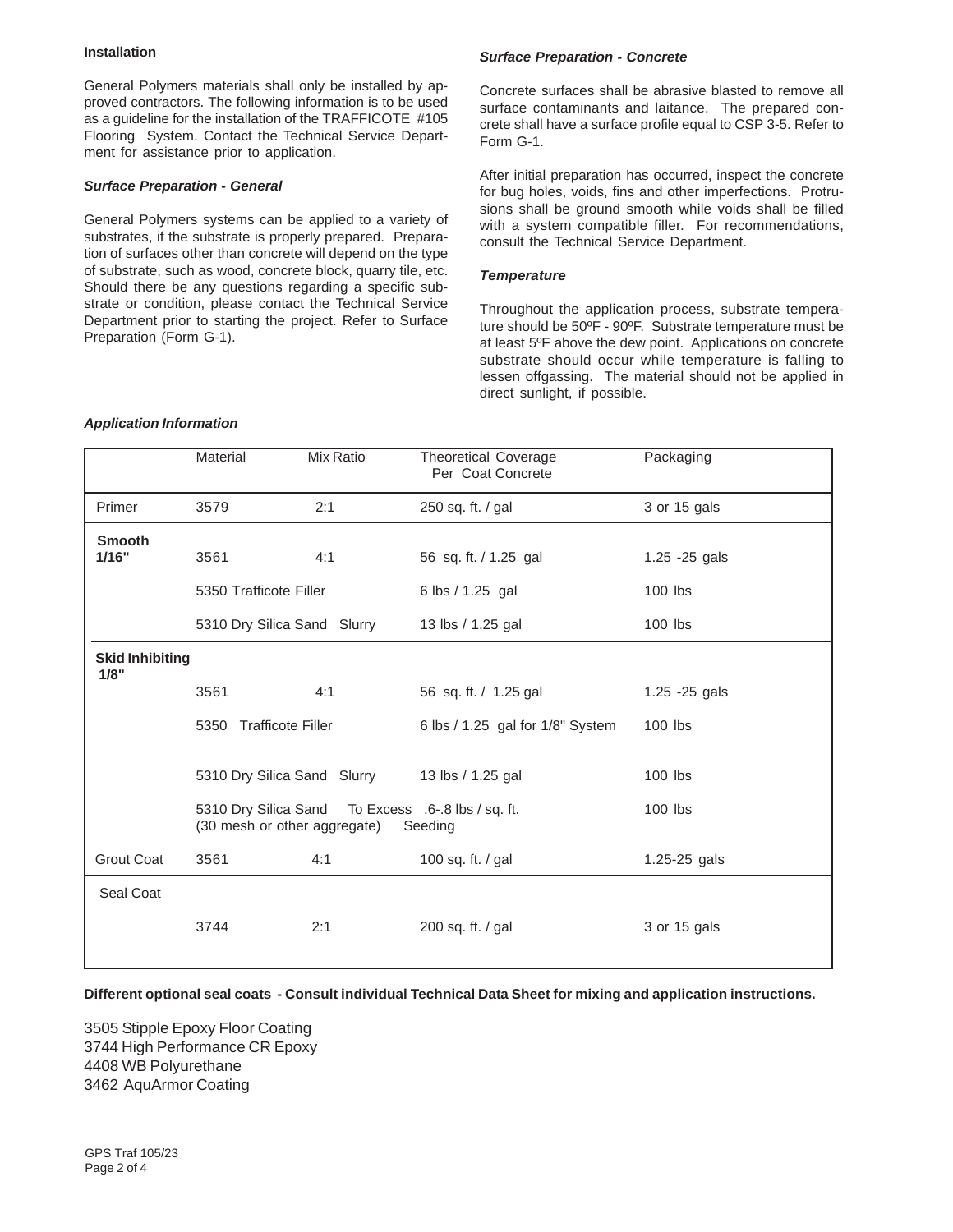#### **Primer** *Mixing and Application*

1. Premix 3579A (resin) using a low speed drill and Jiffy blade. Mix for one minute and until uniform, exercising caution not to introduce air into the material.

2. Add 2 parts 3579A (resin) to 1 part 3579B (hardener) by volume. Mix with low speed drill and Jiffy blade for three minutes and until uniform. To insure proper system cure and performance, strictly follow mix ratio recommendations.

3. 3579 may be applied via spray, roller or brush. Apply 5-8 mils, evenly, with no puddles. Coverage will vary depending upon porosity of the substrate and surface texture.

4. Wait until primer is tacky (usually 1 hour minimum), before applying the slurry. If primer is not going to be topped within open time, broadcast silica sand into resin lightly but uniformly and allow to cure overnight.

#### **Slurry Coat - Smooth @ 1/16"** *Mixing and Application*

1. Premix 3561A (resin) using a low speed drill and Jiffy blade. Mix for one minute and until uniform, exercising caution not to whip air into the material.

2. Add 1 gallon 3561A (resin) to 1 quart 3561B (hardener). Mix with low speed drill and Jiffy blade for three minutes and until uniform. Slowly add up to 6 lbs 5350 Trafficote Filler and up to 13 lbs. of 5310 Dry Silica per 1.25 gallons of mixed epoxy. Mix with low speed drill and Jiffy blade for three minutes and until uniform and no lumps remain.

#### NOTE:

 1 gallon of unpacked 5350 is approximately 6 lbs. 1 gallon of unpacked 5310 is approximately 13 lbs.

3. Immediately pour the mixed material onto the substrate and pull out using a 1/4" v-notched trowel or 1/4" red rubber squeegee.

4. Allow material to self-level 10-15 minutes, the surface should be lightly backrolled with a looped roller to help smooth. Use a spiny roller to aid in the release of air.

5. Allow to cure (Cure times vary depending on environmental conditions).

### **Slurry Coat - Skid Inhibiting @ 1/8"** *Mixing and Application*

1. Premix 3561A ( (resin) using a low speed drill and Jiffy blade. Mix for one minute and until uniform, exercising caution not to whip air into the material.

2. Add 1 gallon 3561A (resin) to 1 quart 3561B (hardener). Mix with low speed drill and Jiffy blade for three minutes and until uniform. Add 6 lbs. of 5350 Trafficote filler and 13 lbs. of 5310 Dry Silica Sand to 1.25 gallons of mixed epoxy and mix thoroughly using a low speed drill and Jiffy blade for three minutes and until uniform and no lumps remain.

3. Immediately pour the mixed material onto the substrate and pull out using a 1/4" v-notched trowel or 1/4" red rubber squeegee.

4. Allow material to self-level 10-15 minutes, the surface should be lightly backrolled with a looped roller to help smooth. Use a spiny roller to aid in the release of air. Begin evenly seeding 5310 Dry Silica Sand (30 mesh or other non-skid aggregate) into the wet resin much the same as grass seed is spread. Sand may be spread by hand or mechanical blower but should be broadcast in such a way that the sand falls lightly into the resin without causing the resin to move. Continue broadcasting to excess until the floor appears completely dry.

5. Allow to cure, sweep off excess sand with a clean, stiff bristled broom. Clean sand can be saved for future use. All imperfections such as high spots should be smoothed before the application of the grout coat.

NOTE: Dry Silica Sand distribution is critical to the success if the application. The floors finished appearance depends on the manner in which the sand has been applied. In grass seed like fashion, allow the sand to fall after being thrown upward and out. **DO NOT THROW DOWNWARD AT A SHARP ANGLE USING FORCE.**

NOTE: Trafficote may be placed into service after the base slurry/broadcast has cured. Grout coats and topcoats can be applied based upon desired texture and finish.

# **Grout Coat (Skid Inhibiting only)** *Mixing and Application*

1. Premix 3561 (resin) using a low speed drill and Jiffy blade. Mix for one minute and until uniform, exercising caution not to introduce air into the material.

2. Add 4 parts 3561A (resin) to 1 part 3561B (hardener) by volume. Mix with low speed drill and Jiffy blade for three minutes and until uniform. To insure proper system cure and performance, strictly follow mix ratio recommendations.

3. Apply 3561 using a squeegee or trowel and back roll using a 1/4" nap roller at a spread rate of 100 square feet per gallon to yield 16 mils WFT, evenly, with no puddles making sure of uniform coverage. **Take care not to puddle materials and insure even coverage.**

4. Allow to cure (Cure times vary depending on environmental conditions) before applying seal coat.

Grout coat is required for skid-inhibiting systems to lessen the profile of exposed aggregates.